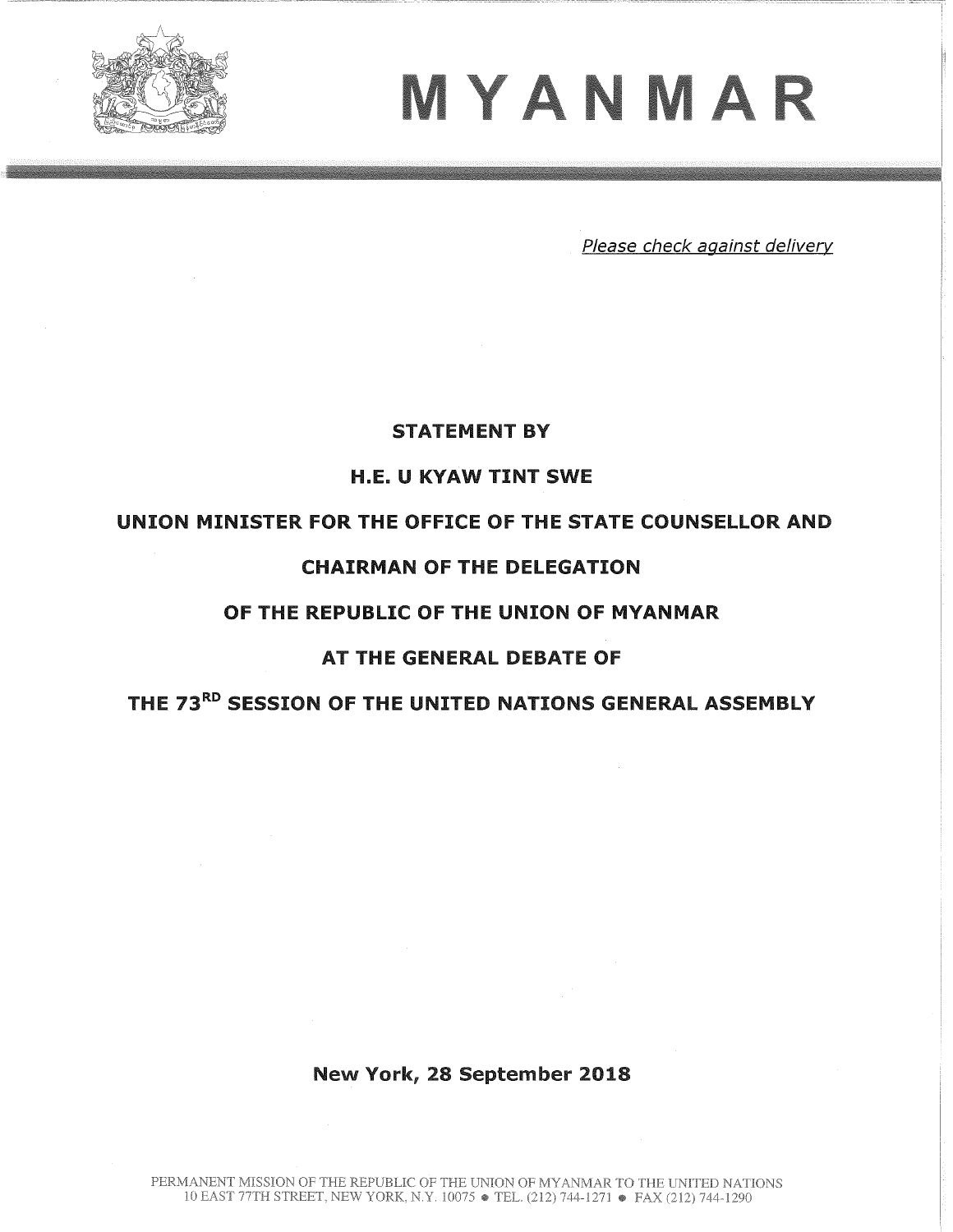# STATEMENT BY H. E. U KYAW TINT SWE, UNION MINISTER FOR THE OFFICE OF THE STATE COUNSELLOR AND CHAIRMAN OF THE DELEGATION OF THE REPUBLIC OF THE UNION OF MYANMAR, AT THE GENERAL DEBATE OF

# THE 73RD SESSION OF THE UNITED NATIONS GENERAL ASSEMBLY

#### Madame President,

I wish to extend sincere congratulations to you on your election as the President of the  $73<sup>rd</sup>Session$  of the General Assembly. We firmly believe that under your able stewardship this session will be fruitful.

#### Madame President,

We live in challenging times. This year's theme, "Making the United Nations relevant to all people: global leadership and shared responsibilities for peaceful, equitable and sustainable societies" is, therefore, most appropriate. It serves to remind us of the need to strengthen the role of this important organization to overcome the complex challenges we face today. In this process, we must not forget the core principles of the UN Charter, including the principle of sovereign equality. It is also important to remember that, the promotion of economic, social, cultural and humanitarian interests, as well as the promotion and protection of human rights and fundamental freedoms, are to be attained through international cooperation. Nor should we forget the international character of the United Nations.

It is only through constructive and peaceful approaches that we will be able to create a better United Nations-one that is relevant to all nations. Only then can our hopes for global leadership of shared responsibilities become a reality.

Here, I wish to stress that Myanmar's view on the role of the United Nations remains unchanged. There are no suitable multilateral platform other than the United Nations for countries of the world to work together to find solutions to overcome global challenges.

#### Madame President,

Let me apprise this august assembly of our efforts to transform Myanmar from an authoritarian system to a democratic one; our effort to bring about sustainable development and to build a society where stability, peace, and harmony prevail.

A country without peace and stability cannot achieve economic development. This is our conviction. Accordingly, our democratically-elected government has given priority to national reconciliation and peace since we assumed office.

#### Madame President,

We are convinced that ethnic strife and armed conflicts in Myanmar can only be ended through political means. Lasting peace will become a reality only when the democratic federal union to which our people aspired is established.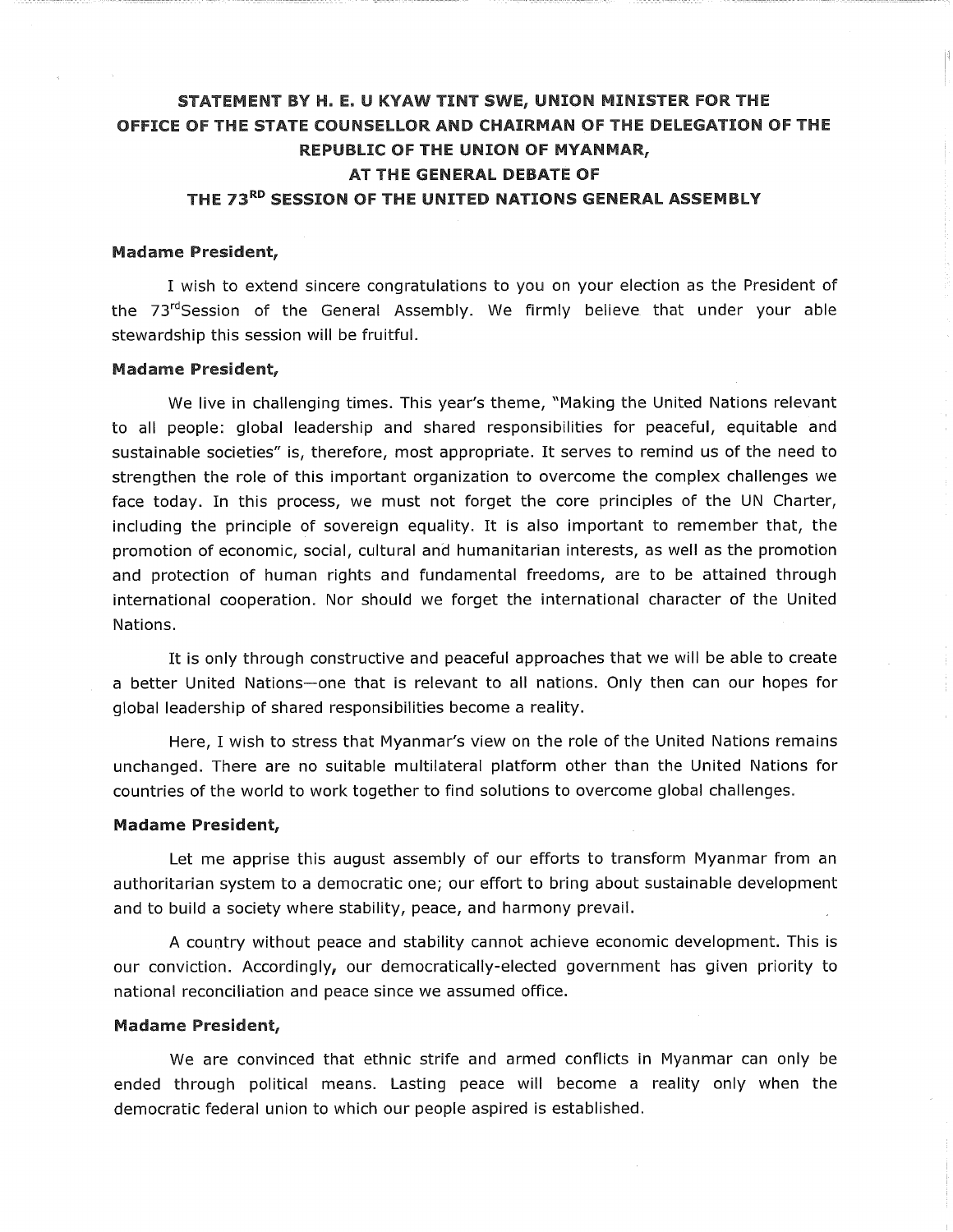We are, therefore, conducting negotiations at the Union Peace Conference - the  $21<sup>st</sup>Century$  Panglong to reach agreement on the fundamental principles for a democratic federal union. The three Sessions of the conference held so far have adopted fifty-one fundamental principles which will become part of the Union Peace Accord. To ensure that the process is inclusive, we continue negotiations not only with the eight ethnic armed groups that have signed the Nationwide Ceasefire Agreement (NCA) but also with those that have yet to come on board.

During the past year, two more ethnic armed groups, namely the New Mon State Party and the Lahu Democratic Union, joined the peace process by signing the NCA. We will continue our endeavours to bring all ethnic armed organizations under the NCA umbrella and to the conference table.

#### Madame President,

Essential to our endeavours to bring peace and prosperity to the nation is the need to ensure balanced development in the economic, social and environmental spheres. To this end, the Government has laid down the Myanmar Sustainable Development Plan - MSDP 2018-2030 which is in accord with the United Nations' 2030 Sustainable Development Agenda. The MSDP recognizes three pillars- peace and stability, prosperity and partnership, and people and the planet. Among its important goals are peace, national reconciliation, security, and good governance. Sustainability in all its forms is considered cross-cutting and will be mainstreamed into all aspects of the SDP implementation. The success of MSDP requires not only national endeavours but also the involvement and commitment of development partners and international organizations.

#### Madame President,

Human rights and inclusiveness are fundamental to the successful transformation of Myanmar into a democratic society. The Government has spared no effort in nurturing democratic norms and practices among all its citizens. These efforts include the promotion of the rule of law, good governance and protection of human rights, and the fostering of vibrant civil society. All these are essential for the emergence of a democratic federal Union in which the security and prosperity of all citizens are assured. It is a supremely challenging task, particularly for a fledgling democracy. However, Myanmar is strong in its resolution to build the democratic society to which our people aspire.

#### Madame President,

Resolving the issue in Rakhine is an important component of our democratic process. Our government has consistently exerted all efforts to bring peace and development to Rakhine. Within weeks of the assumption of the responsibilities of the state, the Government set up the Central Committee for Implementation of Peace, Stability, and Development of Rakhine State in May 2016 under the chairmanship of the State Counsellor, Daw Aung San Suu Kyi. This was followed by the establishment of the Advisory Commission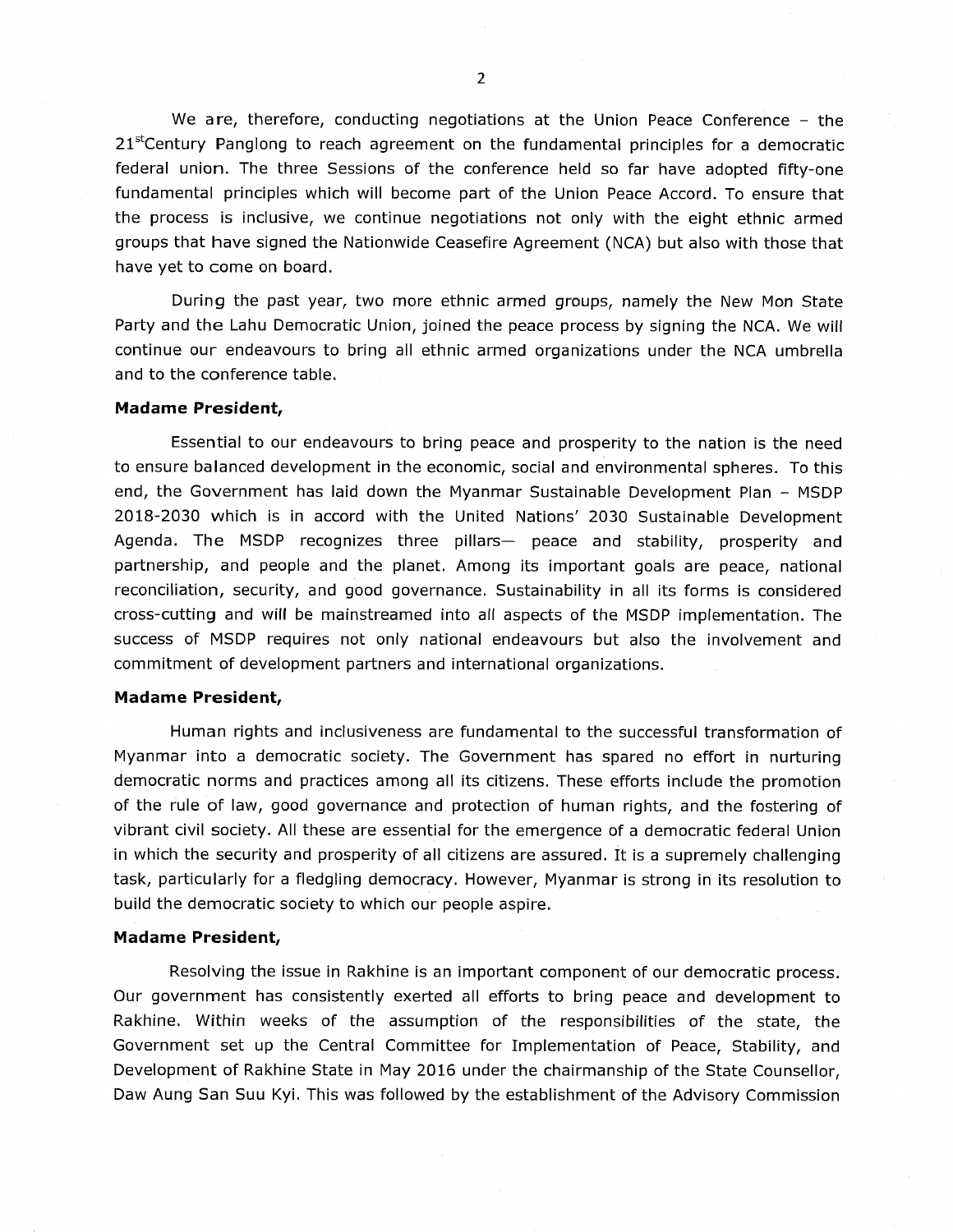on Rakhine in September 2016, headed by the late Dr. Kofi Annan, former Secretary-General of the United Nations, to provide recommendations for bringing peace, stability, and development to Rakhine State.

I wish at this point to pay tribute to Dr. Kofi Annan who with his immense wisdom had provided us with recommendations in his desire for us to reach our goal of peace, prosperity, and security in Rakhine State.

Barely a month after the Advisory Commission was established, an extremist terrorist group, called AqaMul Mujahidin (later renamed the Arakan Rohingya Salvation Army - ARSA) launched attacks on three Border Police posts in Northern Rakhine State. The attacks were premeditated, well-organized and designed to invoke fear among the inhabitants, to incite violence and to attract international attention.

The Government, despite the attacks, continued with its efforts to seek sustainable solutions for Rakhine State. The Advisory Commission presented its final report to the Government of Myanmar in August 2017. It contains 88 recommendations towards achieving lasting peace and stability in Rakhine. We have set up an Implementation Committee, and I am happy to report that we are now implementing 81 out of 88 recommendations made by the Commission.

Within hours of the release of the Advisory Commission's final report, ARSA terrorists carried out simultaneous attacks on 30 police outposts and one army battalion headquarters. Here, it must be stressed that the ARSA attacks of 2017 were not only against the security forces but also against various communities inhabiting Rakhine State. The attacks opened a chapter of fear and instability that led to a large outflow of refugees to Bangladesh. International attention has been focussed on the outflow overlooked the broader picture of the various reasons, immediate as well as longstanding, that brought about the displacement. Nevertheless, the Government has persisted in its sincere efforts to address as a whole, the need for stability, reconciliation, and development to all communities in Rakhine.

#### Madame President,

We sympathize deeply with these displaced persons especially women and children and have taken steps to effect the early repatriation of all displaced persons from Rakhine, who are verified as residents of the State.

To this end, we have signed with Bangladesh three bilateral agreements, the Arrangement on Return of Displaced Persons from Rakhine State, Terms of Reference for the implementation, and its Physical Arrangement.

We have made necessary preparations in line with these bilateral agreements and have been ready to receive verified returnees from Bangladesh since 23 January of this year. We call on Bangladesh to fulfill its commitments in accordance with the bilateral agreements, to allow, without delay the return of verified persons under voluntary, safe and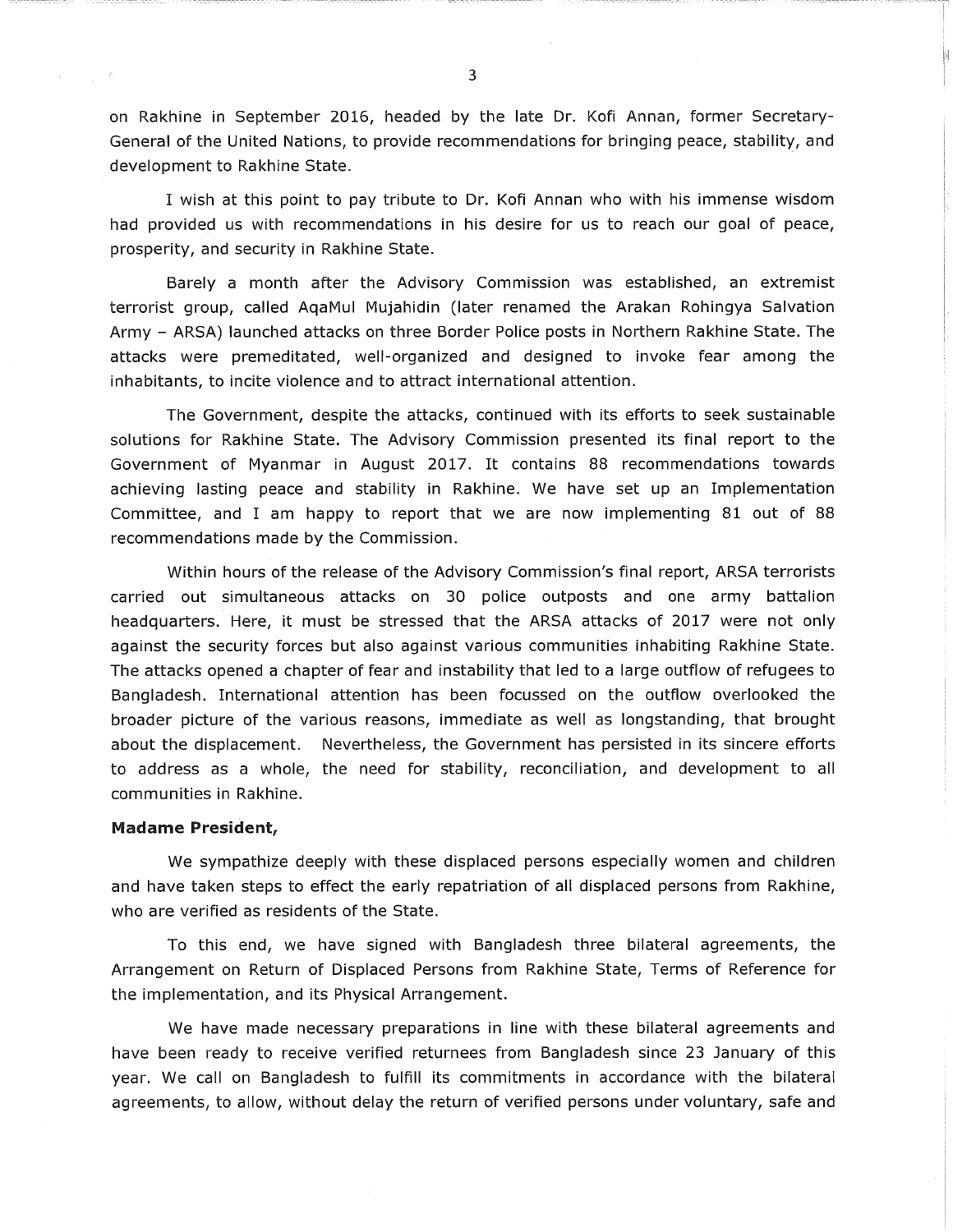dignified conditions. A number of people had returned of their own volition and under their own arrangement. They have been systematically registered, processed and are now with their own relatives and families in their own homes. However, not even a single displaced person has been repatriated by Bangladesh as part of the implementation of the bilateral agreement.

#### Madame President,

The only way to resolve the issue swiftly and peacefully is through the implementation of the bilateral agreements, working together in the spirit of good neighbourliness, refraining from activities that might be inimical to the national interests of either Myanmar or Bangladesh.

We recognize the crucial role of the United Nations in addressing the issue of Rakhine and the present humanitarian crisis in particular. Accordingly, the Government of Myanmar signed a MoU with the UNDP and the UNHCR for assisting the speedy and efficient resettlement and rehabilitation of returnees. Under the MOU, the implementation process begins with an assessment that will be conducted by the UNDP and UNHCR in the potential project areas. The UN Team has started this process, and we are looking forward to their feedback.

#### Madame President,

The Myanmar government has expressed its serious concerns over the report published on 27 August 2018 by the Human Rights Council's Fact Finding Mission on Myanmar. From the very beginning, Myanmar objected to the formation of the Fact-Finding Mission, due to our government's serious and genuine concerns about the advisability of its establishment, composition, and mandate. At a time when we are working hard to build harmony on the ground, we are concerned that the release of this report based on narratives and not on hard evidence will only serve to inflame tensions further and potentially hinder our efforts to create the much needed social cohesion in Rakhine State.

Here, I would like to stress what accountability should mean to all of us. Accountability should mean taking responsibility for one's actions. Accountability must apply equally to all. Individuals, organizations, national governments as well as multilateral organizations, must be held responsible for the consequences of their words and actions.

#### Madame President,

As you will also be aware, the government of Myanmar has resolutely rejected the ICC's ruling of 6 September 2018 in connection with Rakhine State. Our position here is clear: Myanmar is not a party to the Rome Statute, and the Court has no jurisdiction over Myanmar whatsoever. The ICC decision was made on dubious legal grounds and applied to a situation where domestic remedies have not yet been exhausted.

I speak to all Representatives here today when I say that we, the members of the international community, should be deeply concerned by the recent decision of the